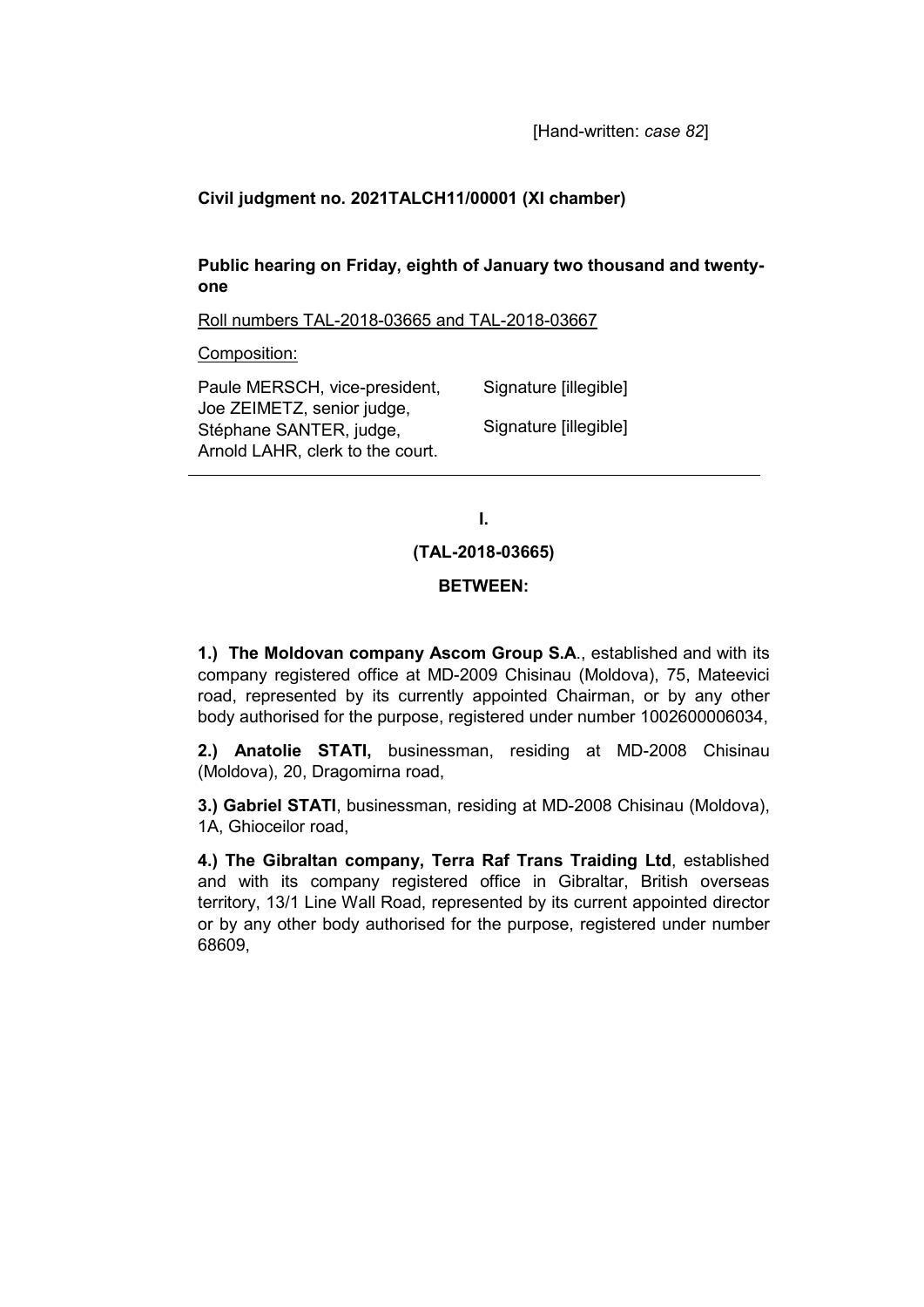**Plaintiffs** in a garnishment order writ of 7 December 2017 duly served by the Court bailiff Véronique REYTER of Esch-sur-Alzette.

Appearing via the limited liability company NAUTADUTILH AVOCATS Luxembourg S.a.r.l., established and with its registered office at L-1233 Luxembourg, rue Jean Bertholet, represented by Maître Antoine LANIEZ, barrister-at-law, residing in Luxembourg,

## **AND:**

**The REPUBLIC OF KAZAKHSTAN**, represented by its currently appointed President of the Republic and insofar as is necessary its currently appointed Prime Minister, or by any other body authorised for the purpose, legal suits and proceedings by the *Department for provision of courts' activity under the Supreme Court of the Republic of Kazakhstan (administrative office of the Supreme Court of the Republic of Kazakhstan*), at its address at Dinmukhamed Qonayev Street 39, Astana 010000, Kazakhstan,

**Respondent** for the purposes of the abovementioned garnishment order writ duly served by bailiff REYTER,

Appearing via the public limited company ARENDT & MEDERNACH, established and with its company registered office at L-2082 Luxembourg, 41A, avenue J.F. Kennedy, represented by Maître François KREMER, barrister-at-law, residing in Luxembourg.

### **II.**

### **(TAL-2018-03667)**

### **BETWEEN:**

**1.) The Moldovan company Ascom Group S.A**., established and with its company registered office at MD-2009 Chisinau (Moldova), 75, Mateevici road, represented by its currently appointed Chairman, or by any other body authorised for the purpose, registered under number 1002600006034,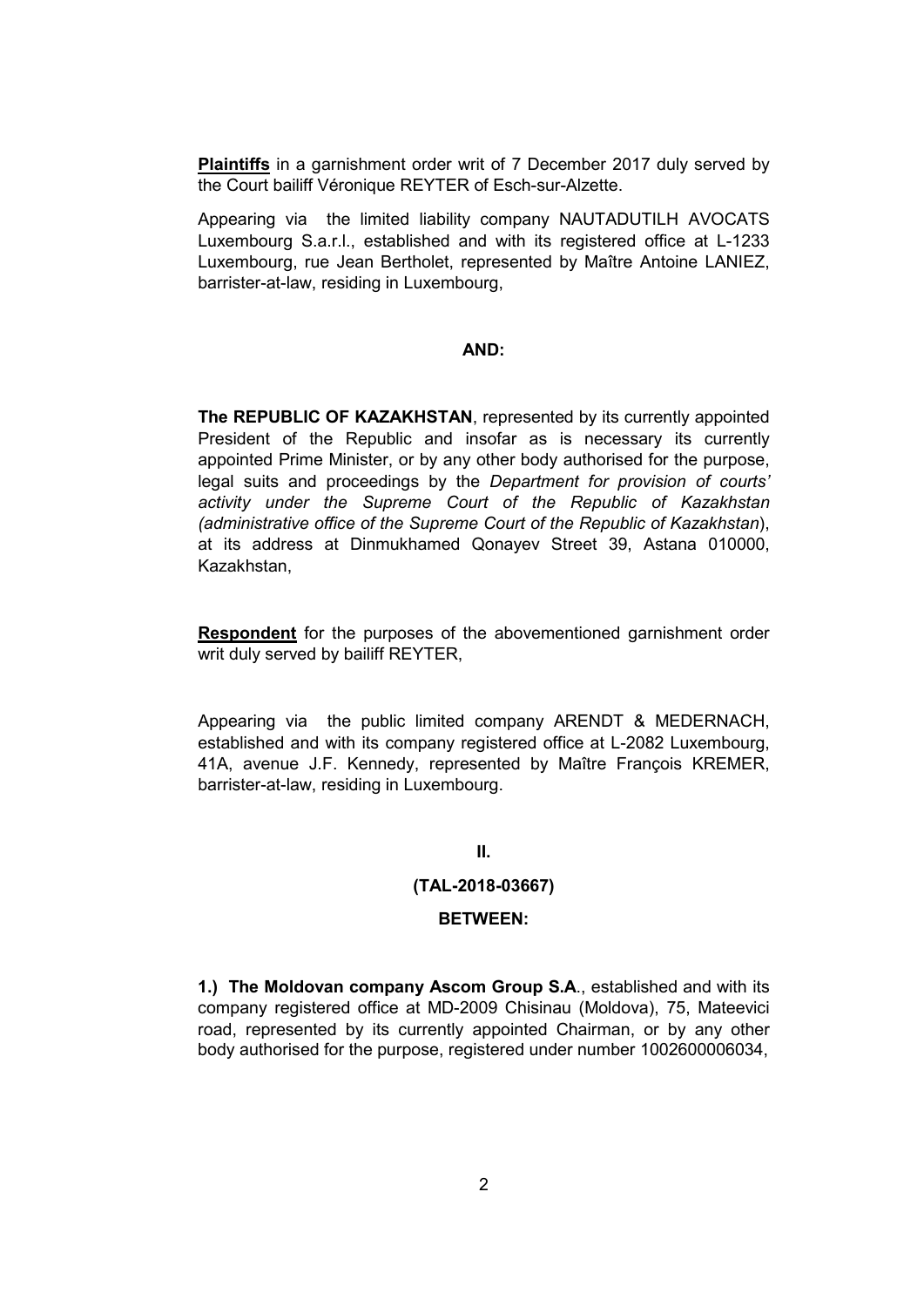**2.) Anatolie STATI,** businessman, residing at MD-2008 Chisinau (Moldova), 20, Dragomirna road,

**3.) Gabriel STATI**, businessman, residing at MD-2008 Chisinau (Moldova), 1A, Ghioceilor road,

**4.) The Gibraltan company, Terra Raf Trans Traiding Ltd**, established and with its company registered office in Gibraltar, British overseas territory, 13/1 Line Wall Road, represented by its current appointed director or by any other body authorised for the purpose, registered under number 68609,

**Plaintiffs** in a garnishment order writ duly served by the Court bailiff Véronique REYTER of Esch-sur-Alzette of 22 August 2017,

appearing via the limited liability company NAUTADUTILH AVOCATS LUXEMBOURG S.a.r.l., established and with its registered office at L-1233 Luxembourg, rue Jean Bertholet, represented by Maître Antoine LANIEZ, barrister-at-law, residing in Luxembourg,

#### **AND:**

**The REPUBLIC OF KAZAKHSTAN**, represented by its currently appointed President of the Republic and insofar as is necessary its currently appointed Prime Minister, or by any other body authorised for the purpose, legal suits and proceedings by the *Department for provision of courts' activity under the Supreme Court of the Republic of Kazakhstan (administrative office of the Supreme Court of the Republic of Kazakhstan*), at its address at Dinmukhamed Qonayev Street 39, Astana 010000, Kazakhstan,

**Respondent** for the purposes of the abovementioned garnishment order writ duly served by bailiff REYTER,

Appearing via the public limited company ARENDT & MEDERNACH, established and with its company registered office at L-2082 Luxembourg, 41A, avenue J.F. Kennedy, represented by Maître François KREMER, barrister-at-law, residing in Luxembourg.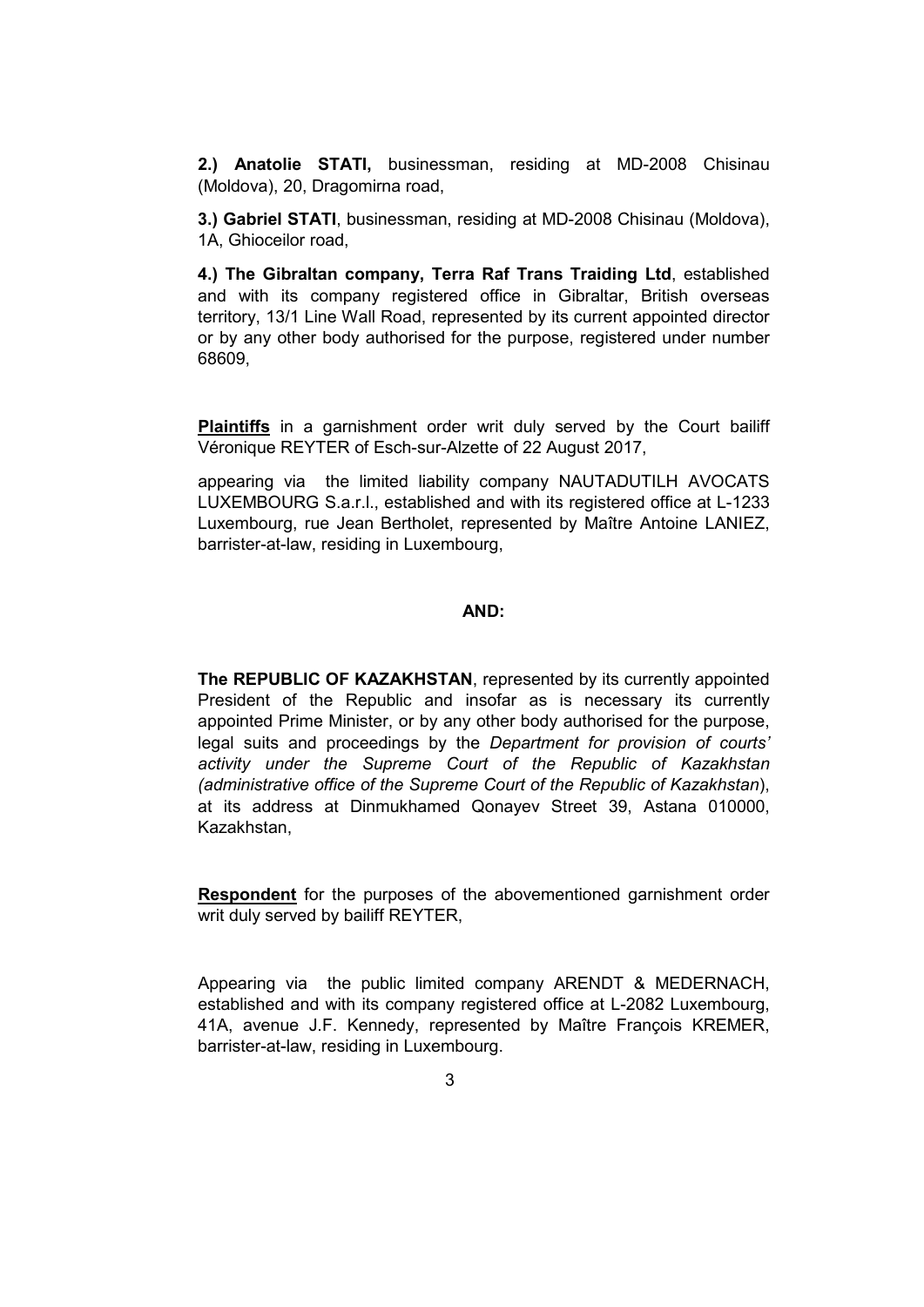# **THE COURT**

Given the [case preparation] closure orders of 11 December 2020,

Given the notice of determination of 9 December 2020 by which the parties' representatives were informed of the Court's composition,

The cases were deliberated at the hearing of 11 December 2020 by His Honour senior judge Joe ZEIMETZ, delegated for these purposes,

Having heard the Moldovan company Ascom Group S.A., Anatolie STATI, Gabriel STATI and the Gibraltan company, Terra Raf Trans Traiding Ltd through their representative Maître Antoine LANIEZ, barrister-at-law,

Having heard the REPUBLIC OF KAZAKHSTAN through their representative Maître François KREMER, barrister-at-law.

# **FACTS AND BACKGROUND**

Pursuant to an arbitral award made by the Stockholm Chamber of Commerce on 19 December 2013, modified by an amending arbitral award of 17 January 2014 (hereinafter "the arbitral award"), the Moldovan company Ascom Group SA, Anatolie STATI, Gabriel STATI and the Gibraltar-based company Terra Raf Trans Traiding Ltd. have, on 16 August 2017, served a garnishee order on:

the limited liability company Eurasian Resources Group Sarl,

the public limited company ArcelorMittal SA,

the public limited company Cameco Luxembourg SA,

the limited liability company Tengizchevroil Finance Company Sarl,

on all sums, dividends, monies, securities, bonds, debentures, claims or property of any kind, to the extent not covered by state immunity, which they have or will have, may or will hold, pay or receive, owe or will owe to or on behalf of the REPUBLIC OF KAZAKHSTAN, in any capacity and for any reason whatsoever, as well as,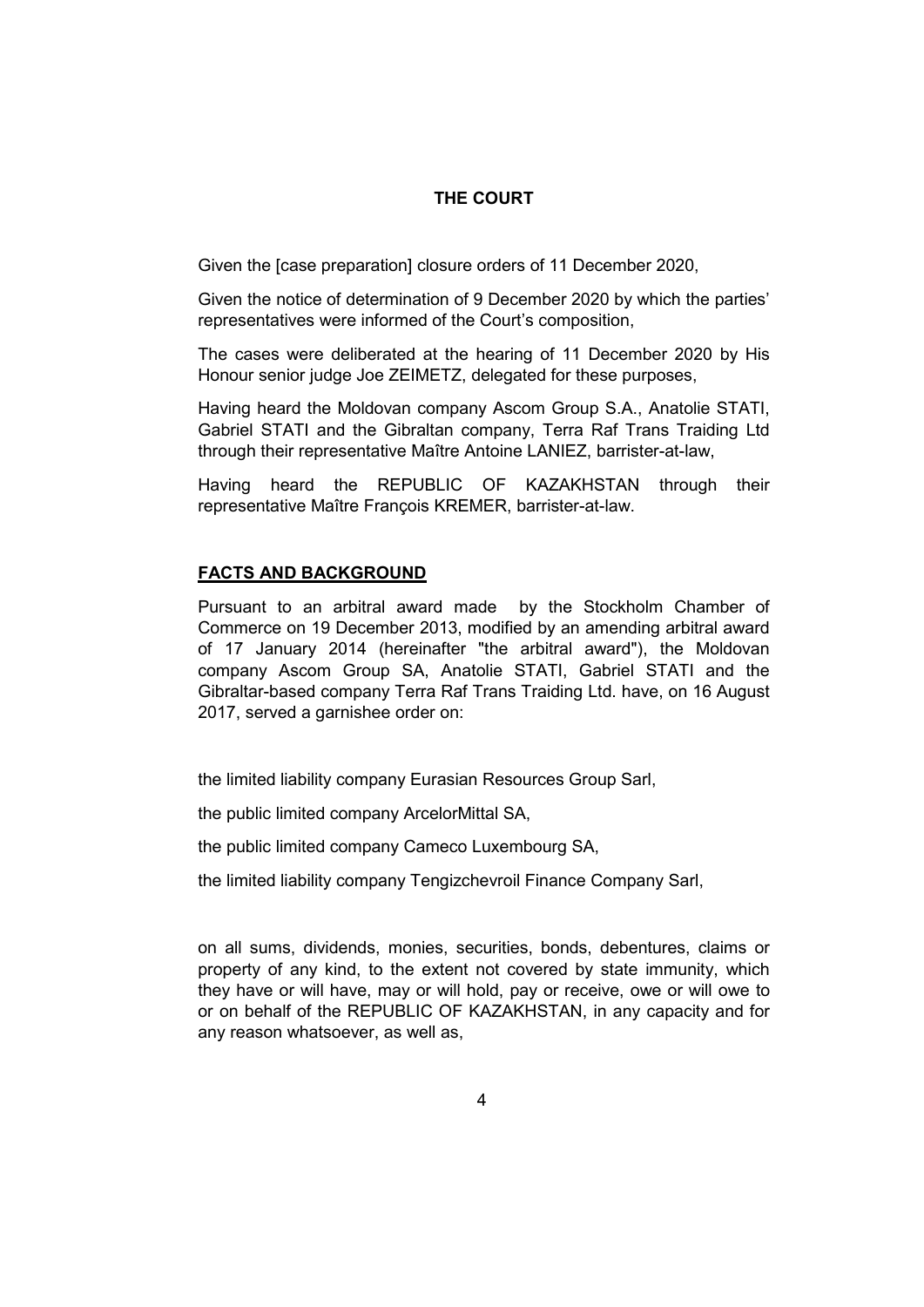on all shares or holdings of Eurasian Resources Group Sarl, ArcelorMittal SA, Cameco Luxembourg SA and Tengizchevroil Finance Company Sarl, which belong to the REPUBLIC OF KAZAKHSTAN,

to ensure retention of their rights and payment of a total amount of USD 434,914,531.20 relating to a principal amount of USD 497,685,101.00, plus accrued interest to 16 August 2017 of USD 8,571,504.61, the amounts set at USD 8,975,496,40 and 802,103.24 euros (reimbursement of costs of proceedings, including lawyers' fees incurred in the course of the arbitral proceedings), in addition to an amount of 50,000 euros as a provision for additional interests, currency fluctuations and legal expenses.

This garnishment order was notified to the REPUBLIC OF KAZAKHSTAN by a bailiff's writ of 22 August 2017, this writ also contained a summons to validate the garnishment and a request for an order to be entered against the REPUBLIC OF KAZAKHSTAN for payment of a procedural indemnity of 5,000 euros on the basis of article 240 of the New [Luxembourg] Civil Proceedings Code, as well as the costs and expenses of the proceedings, including translation costs.

A writ to notify the garnishees was sent on 23 August 2017.

These proceedings were recorded under the roll number TAL-2018-03667.

Pursuant to the arbitral award, the Moldovan company Ascom Group SA, Anatolie STATI, Gabriel STATI and the Gibraltan company Terra Raf Trans Traiding Ltd (hereinafter "the STATI partners") have, on 16 August 2017, served a garnishee order on:

- the Luxembourg branch of Bank of New York Mellon (International) Limited,
- − the Luxembourg branch of Bank of New York Mellon SA/NV,
- − the public limited company BNY Mellon Fund Management (Luxembourg) SA,
- − the limited liability company BNY Mellon GSS Holdings (Luxembourg) Sarl,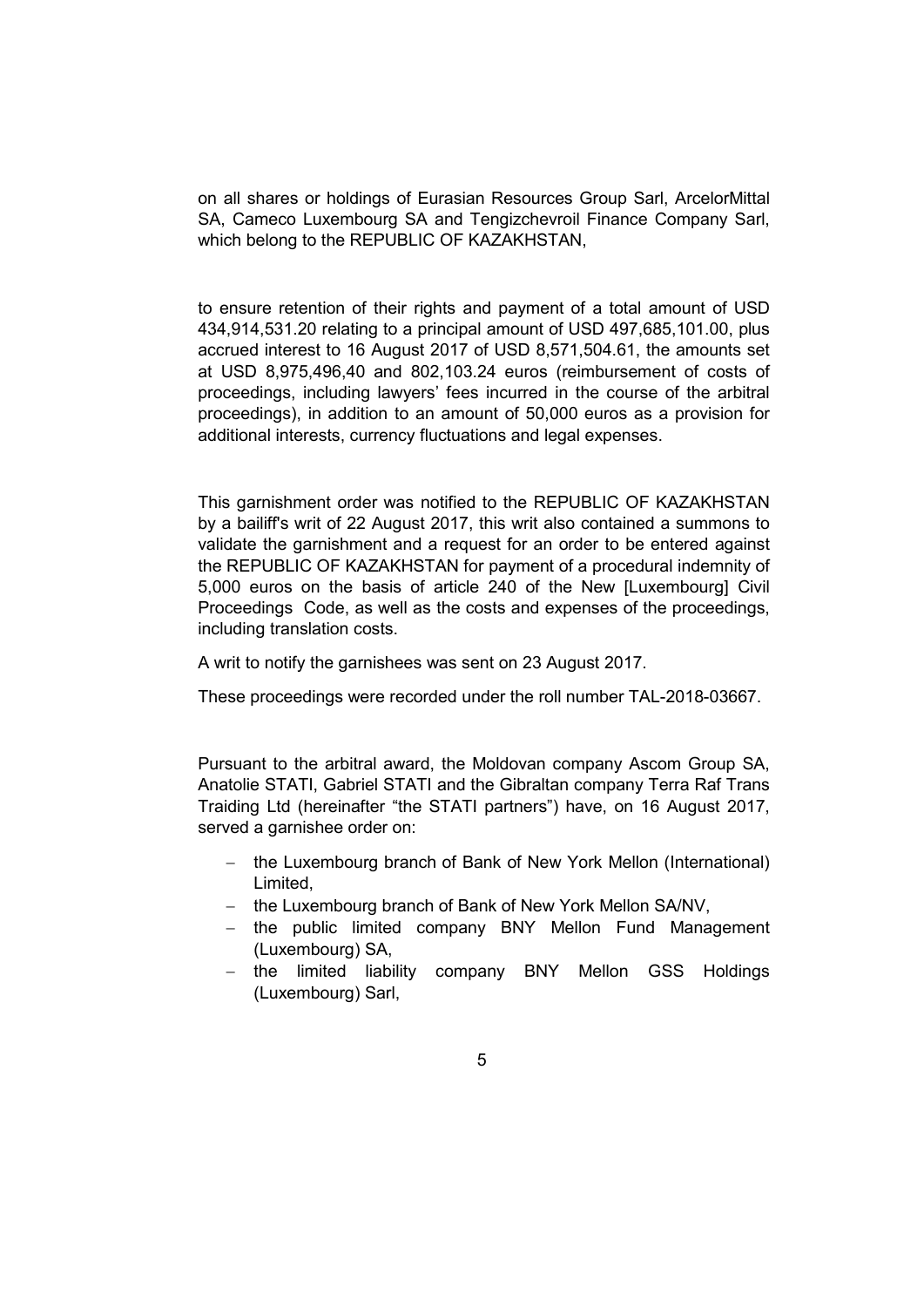on all sums, dividends, monies, securities, bonds, debentures, claims or property of any kind, to the extent not covered by state immunity, which they have or will have, may or will hold, pay or receive, owe or will owe to or on behalf of the REPUBLIC OF KAZAKHSTAN, in any capacity and for any reason whatsoever,

to ensure retention of their rights and payment of a total amount of 441,149,085.56 euros relating to a principal amount of USD 497,685,101.00 , plus accrued interest to 1 December 2017 of USD 10,000,571.85, the amounts set at USD 8,975,496,40 and 802,103.24 euros (reimbursement of costs of proceedings, including lawyers' fees incurred in the course of the arbitral proceedings), in addition to an amount of 100,000 euros as a provision for additional interests, currency fluctuations and legal expenses.

This garnishment order was notified to the REPUBLIC OF KAZAKHSTAN by a bailiff's writ of 7 December 2017, this writ also contained a summons to validate the garnishment and a request for an order to be entered against the REPUBLIC OF KAZAKHSTAN for payment of a procedural indemnity of 10,000 euros on the basis of Article 240 of the New [Luxembourg] Civil Proceedings Code, as well as the costs and expenses of the proceedings, including translation costs.

A writ to notify the garnishees was sent on 12 December 2017.

These proceedings were recorded under the roll number TAL-2018-03665.

By presidential order number 40/2017 issued on 30 August 2017, the arbitral award was declared enforceable in the Grand-Duchy of Luxembourg.

On 27 May 2019, the REPUBLIC OF KAZAKHSTAN filed a criminal complaint with a claim for civil damages, dated 24 May 2019, before a Luxembourg investigating judge against the STATI partners for offences described as:

− Forgery and use of forgeries, respectively attempted forgery and use of forgeries in the sense of Articles 196 and 197 of the Luxembourg Criminal Code.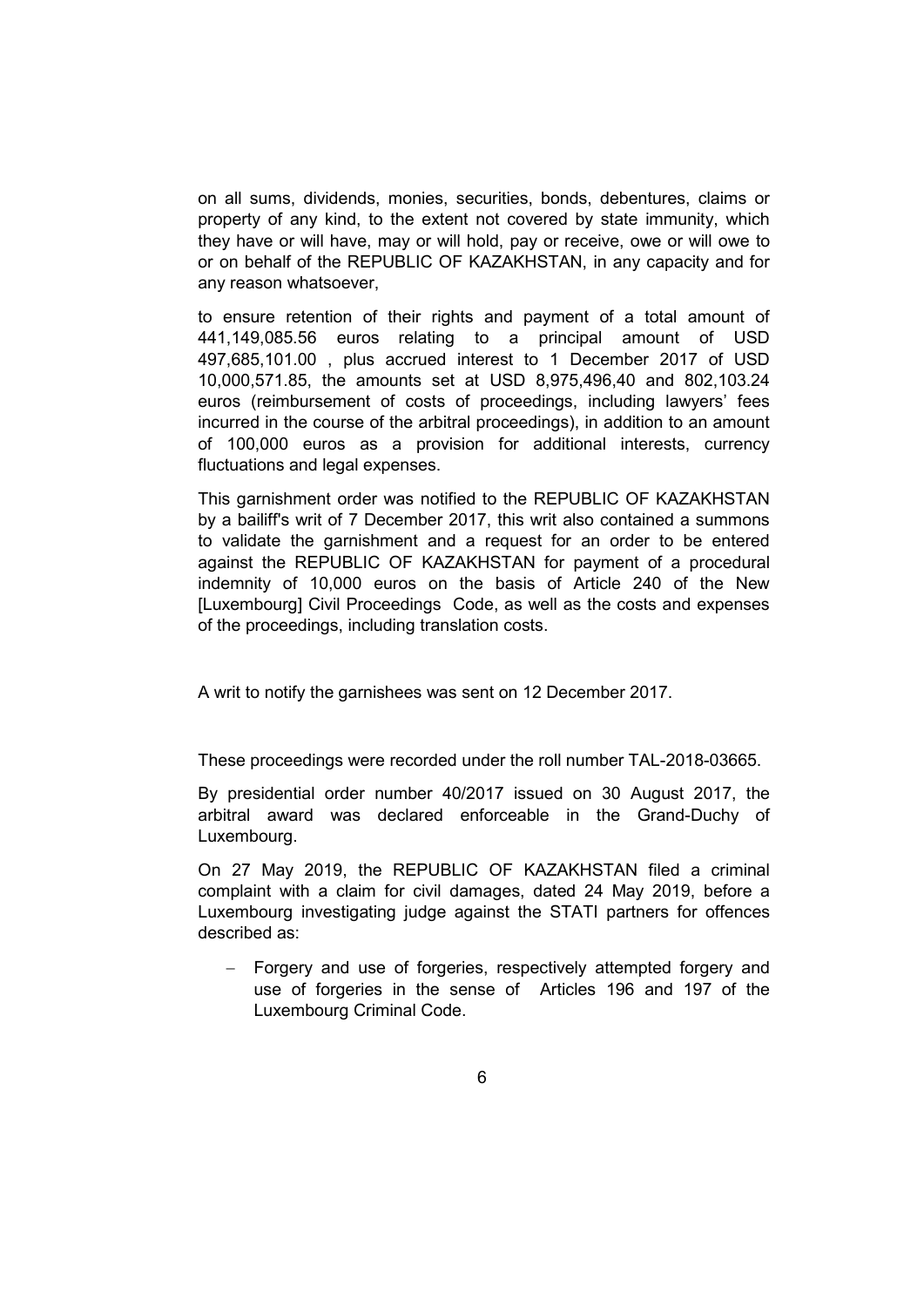- − Fraud, respectively attempted fraud in the sense of Article 496 of the Criminal Code,
- − money laundering, respectively attempted money laundering in the sense of Article 506-1 of the Criminal Code.

By judgment number 133/19 - VIII - Exequatur issued on 19 December 2019 by the Luxembourg Court of Appeal, the appeal of the REPUBLIC OF KAZAKHSTAN against order number 40/2017 of 30 August 2017, by which the arbitral award was declared enforceable in the Grand Duchy of Luxembourg, was dismissed.

On appeal against an order of 9 October 2019, by which the investigating judge in Luxembourg declared himself territorially incompetent to investigate the facts underlying the criminal complaint with a civil claim for damages of the REPUBLIC OF KAZAKHSTAN, the Council Chamber of the Luxembourg Court of Appeal declared, by a judgment number 95/20 issued on 28 January 2020, that "*the investigating judge at the District Court of and in Luxembourg is territorially competent to investigate the facts underlying the complaint with a civil claim of 24 May 2019*".

## **PLEAS AND SUBMISSIONS OF THE PARTIES**

**The STATI partners** submit that by a judgment handed down on 19 December 2019, the Luxembourg Court of Appeal dismissed the appeal of the REPUBLIC OF KAZAKHSTAN against the enforcement order of 30 August 2017 declaring the arbitral award to be enforceable. The ruling would therefore be henceforth enforceable in Luxembourg, notwithstanding any appeal in cassation. In the arbitral award, the REPUBLIC OF KAZAKHSTAN was found guilty of "*a series of coordinated harassment measures*", which would have caused the total loss of their STATI partners' investments in Kazakhstan. The Arbitral Court would effectively have decided that the REPUBLIC OF KAZAKHSTAN had breached its obligations to treat foreign investors in a "*fair and equitable*" manner under the ECT. The arbitral award would not be subject to appeal and would therefore be final. If the REPUBLIC OF KAZAKHSTAIN was unwilling to comply, the STATI partners would be forced to take enforcement proceedings in several countries in order to obtain payment of the sums due. The STATI partners therefore have initiated enforcement proceedings in the United States, England, the Netherlands, Belgium, Sweden, Italy and the Grand-Duchy of Luxembourg.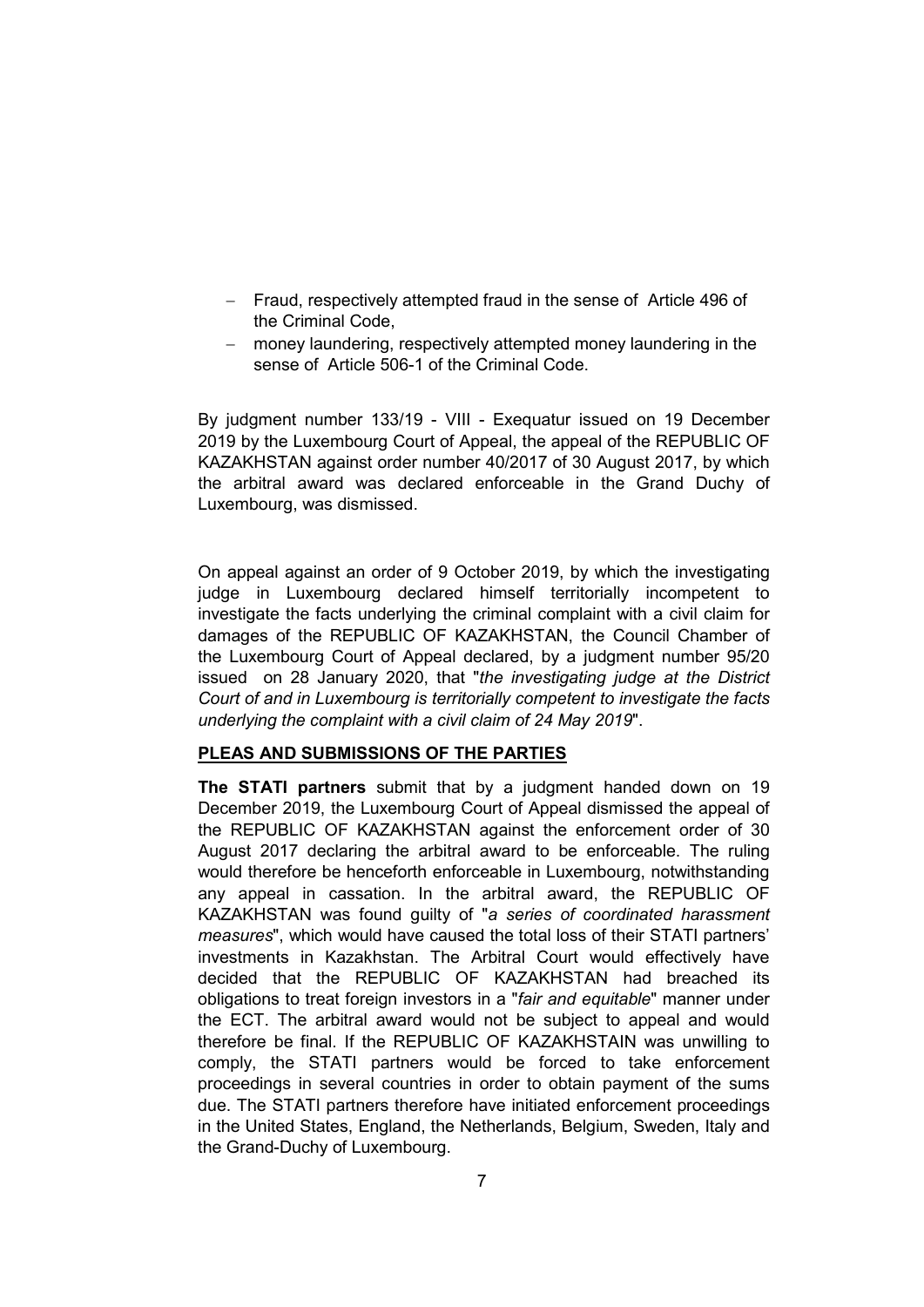**The REPUBLIC OF KAZAKHSTAN** contests the STATI partners' petition, maintaining that the arbitral award, in addition to the Luxembourg Court of Appeal judgment of 19 December 2019 dismissing the REPUBLIC OF KAZAKHSTAN's appeal against the enforcement order of the arbitral award, would have been obtained by fraud.

The REPUBLIC OF KAZAKHSTAN maintains that the STATI partners deliberately misled the Arbitral Court and the Luxembourg Court of Appeal by submitting documents they knew to be forged and falsified. The claimants' machinations allegedly affected not only the entire arbitration procedure, but also all related proceedings. The evidence uncovered by the REPUBLIC OF KAZAKHSTAN over the last few years and especially in 2019 would have been submitted to independent experts.

In order to establish its claims, the REPUBLIC OF KAZAKHSTAN refers to the findings of Dr. Scholdstrom, Judge of the Svea Court of Appeal, Professor Christoph Schreuer, Professor George Bermann of Columbia University, PricewaterhouseCoopers International, and a "*former US prosecutor who now works for the anti-corruption agency Stream House A.G.*".

The REPUBLIC OF KAZAKHSTAN argues that it would currently present evidence relating to fraud by the STATI partners, which they were not able to present before the Luxembourg Court of Appeal during the enforcement proceedings, as the investigation of the case was closed before the evidence was discovered.

As regards the context of the dispute, the REPUBLIC OF KAZAKHSTAN explains that Anatolie and Gabriel STATI are entrepreneurs of Moldovan and Romanian nationality, who acquired all the shares of two Kazakh companies, namely Kazpolmunay LLP (hereafter "KPM") and Tolkynneftegaz LLP (hereafter "TNG"). Prior to the acquisition by the STATI partners, KPM and TNG had obtained the authorization from the REPUBLIC OF KAZAKHSTAN to explore and develop various oil and gas deposits in Kazakhstan in accordance with sub-soil use contracts. In 2006, the STATI partners, via their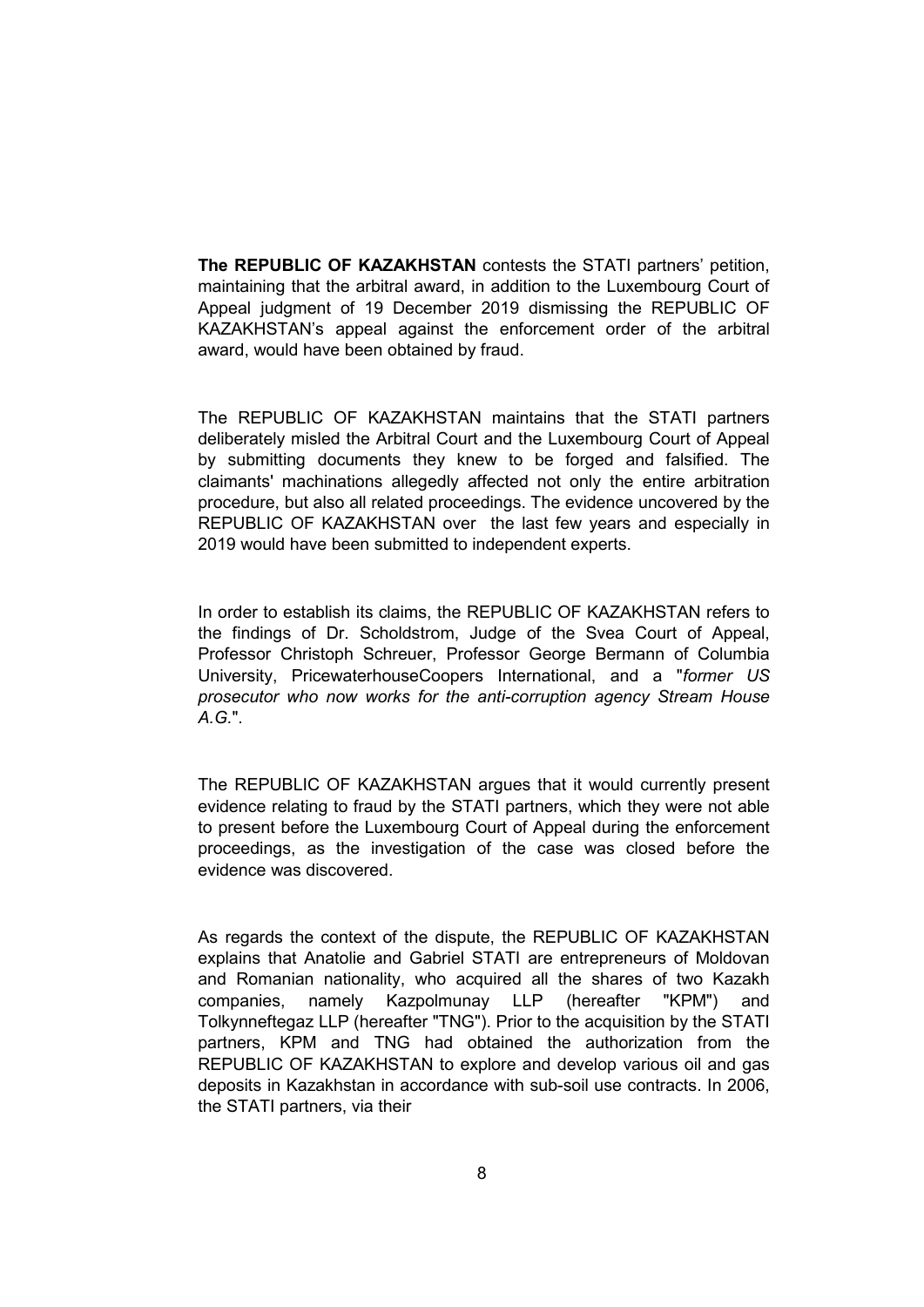company TNG, initiated a project to construct a factory to produce liquefied petroleum gas in Kazakhstan (hereinafter "LPG factory"). At the end of 2008, the Kazakh authorities reportedly highlighted several serious breaches committed in the context of the activities carried out by KPM and TNG. As a result of these breaches, the Ministry of Oil and Gas of the REPUBLIC OF KAZAKHSTAN, in July 2010, terminated the contracts for the use of the subsoil, which had been awarded to KPM and TNG. Alleging a violation of the Energy Charter Treaty (hereinafter "ECT"), the STATI partners initiated an arbitration procedure, which resulted in the arbitral award. In this context, the STATI partners claimed to have invested more than USD 245 million in the construction of a LPG factory and to have been the victims of a campaign of harassment initiated by the REPUBLIC OF KAZAKHSTAN, which led to the financial suffocation of TNG and KPM.

The REPUBLIC OF KAZAKHSTAN states that the Arbitral Court would have concluded that the REPUBLIC of KAZAKHSTAN's actions would have had a detrimental affect on the financial situation of TNG and KPM. The evidence uncovered by the REPUBLIC OF KAZAKHSTAN would however establish that this financial situation was entirely the result of a misappropriation of funds undertaken by the STATI partners.

The REPUBLIC OF KAZAKHSTAN contends that the fraud carried out by the STATI partners would have had an impact on the Arbitral Court's competence, on the liability of the REPUBLIC OF KAZAKHSTAN as held by the Arbitral Court, as well as on the *quantum* of alleged damages awarded by the Arbitral Court. The STATI partners would have deliberately misled the Arbitral Court through its submission of documents, which they would have been aware were created on the basis of false information. The STATI partners would have carried out various fraudulent stratagems aimed at artificially inflating the construction costs of the LPG factory. The STATI partners would then have used the result of these fraudulent stratagems to deliberately deceive the Arbitral Court. The fraud relating to the *quantum* of damages was confirmed by the sworn declaration of "Mr Lungu" before an American Court and by KPMG in a letter of 21 August 2019. In this letter, KPMG stated that it had retracted all its audit reports relating to TNG and KPM.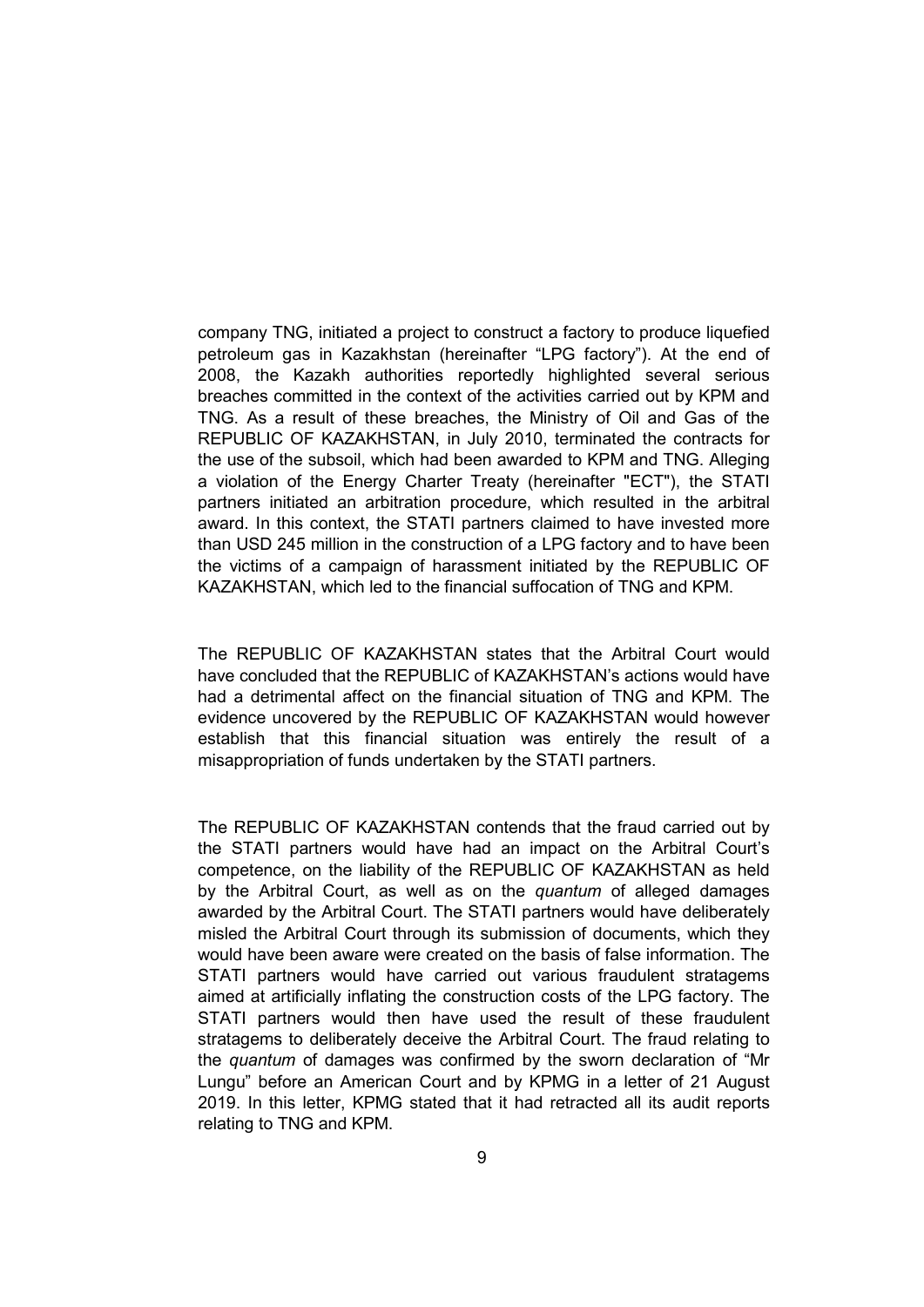The REPUBLIC OF KAZAKHSTAN points out that in order to determine the *quantum* of the damage, the Arbitral Court would have based it on an indicative offer of 25 September 2008. This indicative offer would have been made on the basis on the annual accounts of TNG, which held the LPG factory. However, these accounts would have been artificially inflated, thus falsifying the offer amount. The Arbitral Court would therefore have based the *quantum* on a document, which the STATI partners would have known to be a forgery. This document would also have been submitted as part of the enforcement proceedings in Luxembourg. The result would be that the enforcement decision obtained in Luxembourg would constitute a criminal fraud.

The REPUBLIC OF KAZAKHSTAN refers to its claim for civil damages in a criminal complaint, filed on 27 May 2019, in the hands of the investigating judge in Luxembourg. It argues that the public prosecution would be in progress and the investigation would still be in course. The outcome of the criminal case would have an influence on the current proceedings. If the Court proceeded with the validation of the garnishment orders, it would permit elements that constitute criminal offences and the bringing to fruition of a fraud carried out by the STATI partners.

By invoking Article 3 of the Criminal Procedure Code, the REPUBLIC OF KAZAKHSTAN requests a stay of proceedings as regards the cases entered under roll numbers TAL-2018-03665 and TAL-2018-03667 while a decision is pending in the criminal case introduced as a result of its claim for civil damages in a criminal action, filed on 27 May 2019.

The REPUBLIC OF KAZAKHSTAN requests that the garnishments issued on 16 August 2017 and 1 December 2017 be declared null and void, otherwise inadmissible, if not unfounded, arguing that the immunity from execution, which the REPUBLIC OF KAZAKHSTAN enjoys as a sovereign state, would not have been respected. The REPUBLIC OF KAZAKHSTAN also requests that the cases entered under the roll numbers TAL-2018- 03665 and TAL-2018-03667 be adjourned while the decision of the Court of Cassation is pending, following a final appeal filed against the judgment of the Luxembourg Court of Appeal of 19 December 2019.

10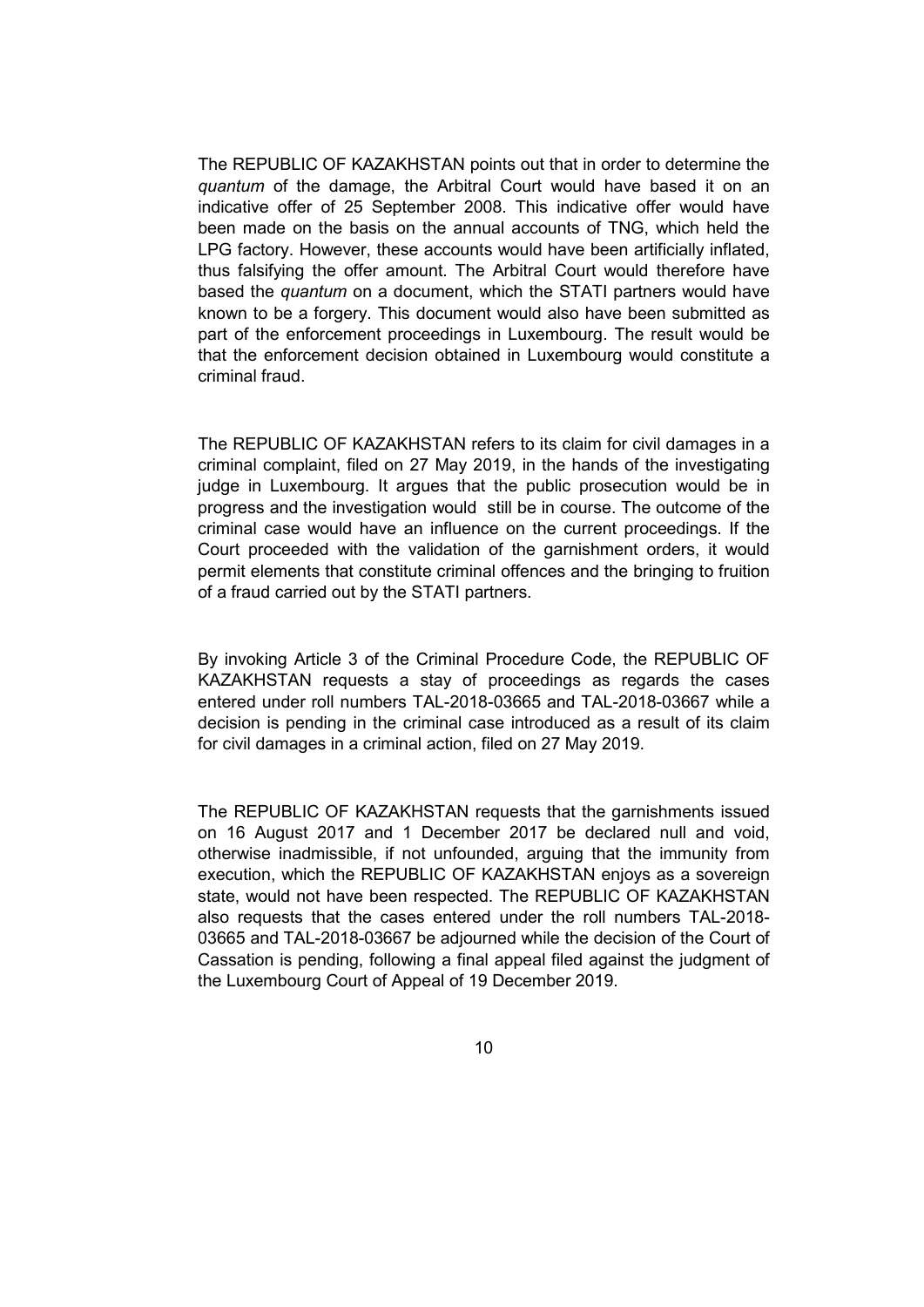The REPUBLIC OF KAZAKHSTAN contends that there is no current legal right allowing for the validation of seizures. According to case law of the Luxembourg Court of Appeal of 21 March 2018, "*it is possible that a garnishment carried out on the basis of a right may no longer be valid or that the execution of the right on the basis of which it was issued is no longer effective due to the occurrence of new facts*".

The REPUBLIC OF KAZAKHSTAN requests a simple discharge from the garnishments issued on 16 August 2017 and 1 December 2017.

In any event, the REPUBLIC OF KAZAKHSTAN opposes the granting of procedural compensation to the STATI partners.

In the cases registered under roll numbers TAL-2018-03665 and TAL-2018- 03667, the REPUBLIC OF KAZAKHSTAN requests that the STATI partners be ordered to pay it jointly and severally, if not *in solidum*, if not each for its part, a procedural compensation of 100,000 euros on the basis of Article 240 of the New Civil Proceedings Code for each case.

The REPUBLIC OF KAZAKHSTAN requests that the costs and expenses of the case are awarded against the STATI partners, including costs claimed by the Counsel to the Court, affirming to have made the advance payment.

The STATI partners state first of all that they would have granted a discharge of the garnishment order served on the limited liability company Tengizchevroil Finance Company Sarl, which had declared, on February 2, 2018, that it was not liable for any debt owed to the REPUBLIC OF KAZAKHSTAN and did not hold any assets on its behalf.

The STATI partners dispute that there was any fraud committed in obtaining the arbitral award. They argue that in no country would any fraud have been judicially recognised. All courts before which allegations of fraud have been brought have systematically rejected this argument. They refer in this respect to the judgments of the Swedish Supreme Court of 24 October 2017, and the Rome Appeal Court of 27 February 2019, the Appeal Court of the District of Columbia of 19 April 2019, the Luxembourg Court of Appeal of 19 December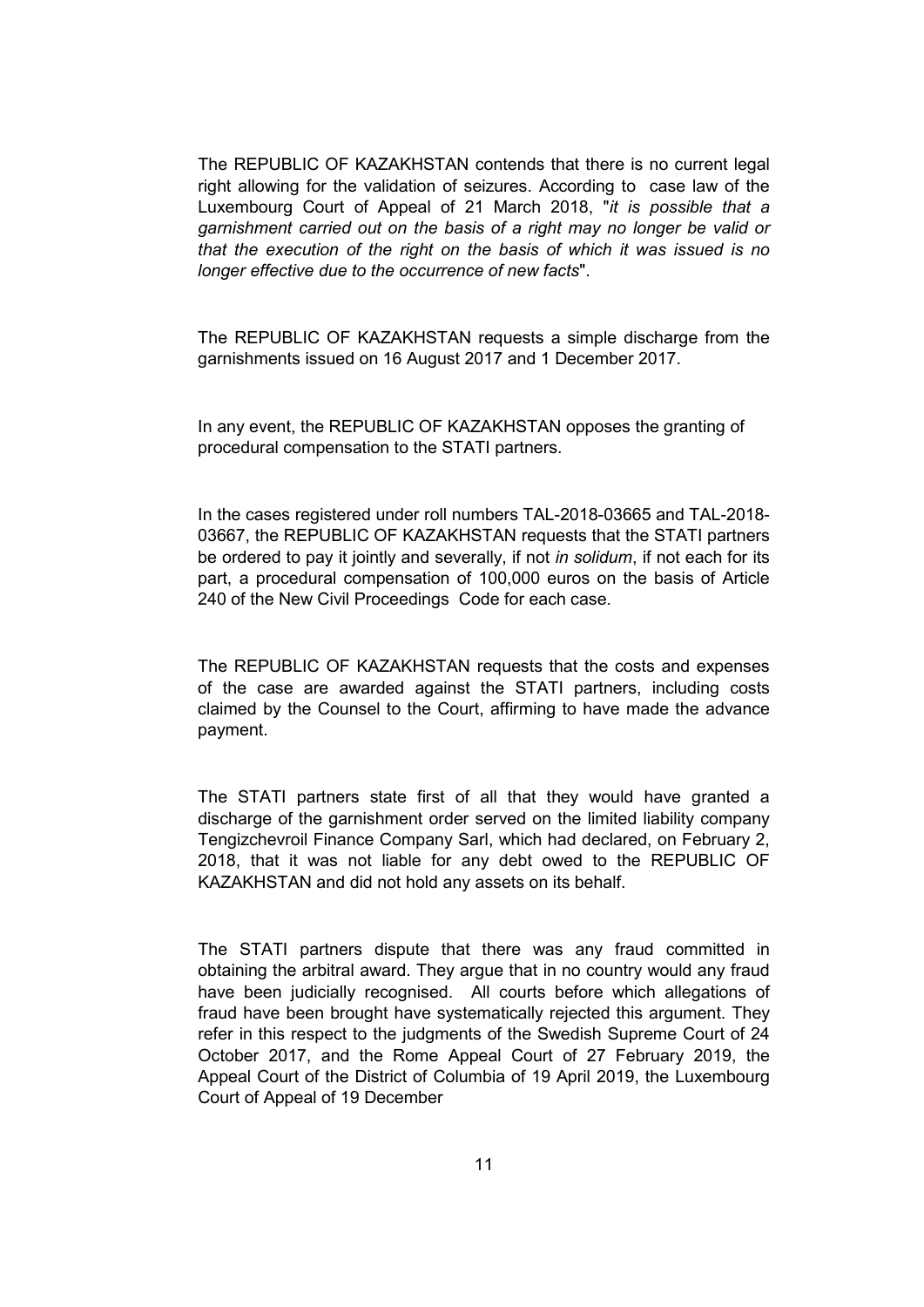2019, as well as the judgment of the Brussels Court of First Instance of 20 December 2019.

The STATI partners state that by judgment of the Supreme Court of Sweden of 18 May 2020, the application for review brought by the REPUBLIC OF KAZAKHSTAN was rejected. The application for review was lodged in Sweden on 3 April 2020 and was based on the discovery of new evidence, which had been submitted to the Supreme Court of Sweden on 3 April 2020, namely the KPMG report and the deposition of "Mr Lungu".

The STATI partners point out that the allegations of fraud and violation of public policy contained in the REPUBLIC OF KAZAKHSTAN's submissions would have been definitively dismissed by the ruling handed down by the Luxembourg Court of Appeal in the exequatur case. The appeal filed at the Court of Cassation against this ruling by the REPUBLIC OF KAZAKHSTAN would not be suspensive and capable of modifying the Appeal Court's assessment of the facts, which would remain sovereign in the matter. With regard to these cases, the Court is requested to validate an enforcement order and should limit itself to determining the existence of a right to enforcement on Luxembourg territory. In this case, this right has existed since 19 December 2019, pursuant to which the garnishments must be validated.

The STATI partners dispute that seizures would be carried out on assets likely to be covered by immunity from execution, which would never be absolute. Moreover, the REPUBLIC OF KAZAKHSTAN has waived its right to immunity from execution by signing the ECT and by participating in the arbitration procedure.

The STATI partners oppose the request of the REPUBLIC OF KAZAKSTAN to adjourn the cases entered under the roll numbers TAL-2018-03665 and TAL-2018-03667 pending the decision of the Luxembourg Court of Cassation, arguing that in the matter of the appeal in cassation it would not have a suspensive effect. The contested decision would therefore have to be respected, as long as it has not been annulled.

12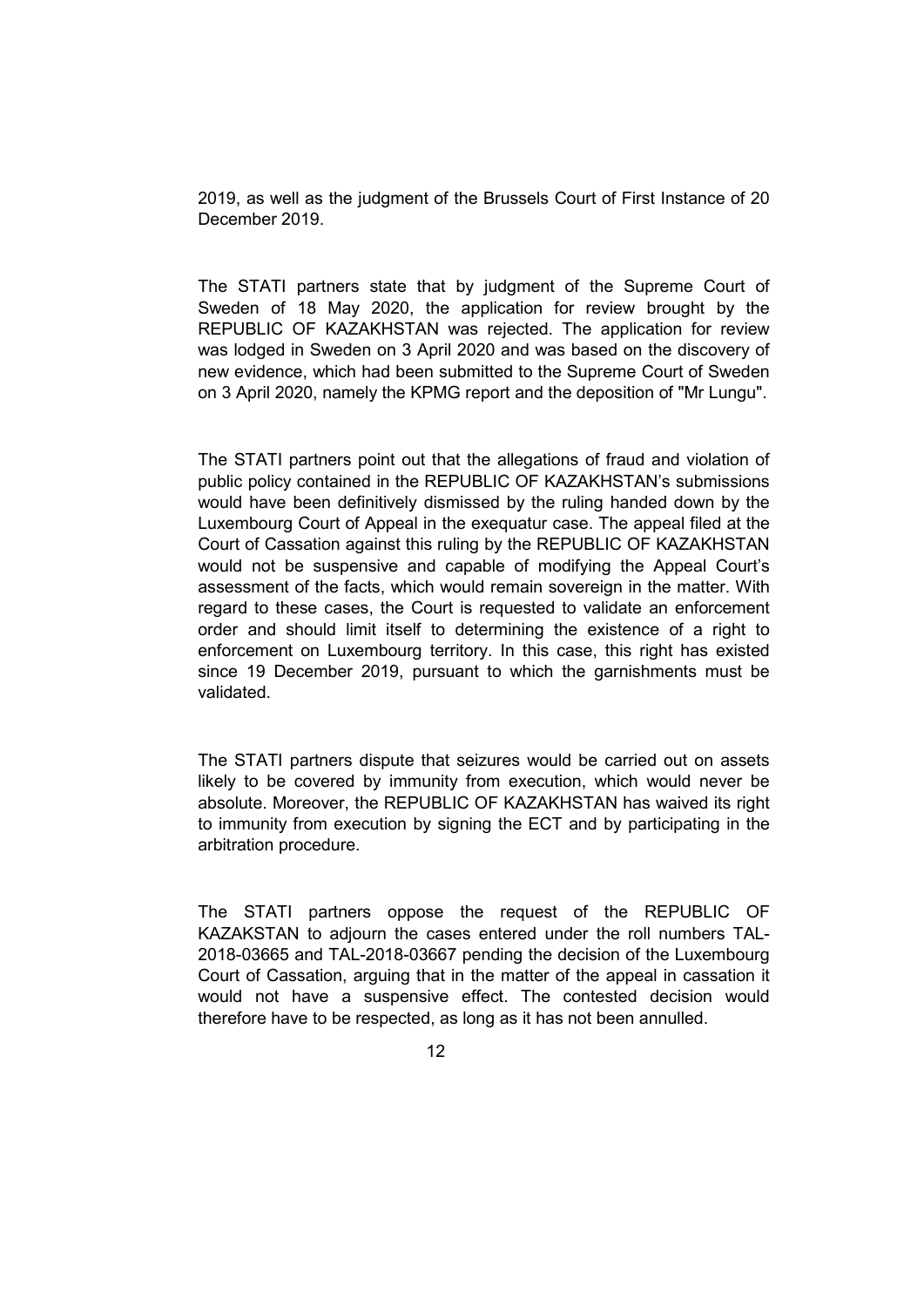The STATI partners contest the request for a stay of proceedings lodged by the REPUBLIC OF KAZAKHSTAN on the basis of Article 3 of the Criminal Procedure Code, pointing out that the absence of any new elements relating to the content of the criminal complaint filed in the context of this litigation and the appeal against the enforcement order in Luxembourg. The enforceability of the right invoked in support of the application for validation of the garnishments would have been confirmed by the judgment of the Luxembourg Court of Appeal of 19 December 2019. In this ruling, the Appeal Court ruled that "*the allegations made by the appellant, even if they were accepted, and the fact that KPMG retracted its reports concerning the financial statements of TNG, KPM and Tristan for the years 2007 to 2009, are not of themselves sufficient to constitute a fraud undermining the very basis of the respondent's investments in Kazakhstan, the investments having commenced well before the machinations criticised by the appellant. They are not therefore of a nature to have any bearing or influence on the competence of the Arbitral Court. (…) The appellant does not justify that the alleged fraud would have had an influence on the decision concerning liability. (…) The allegations of fraud against the Stati, even if proven, are therefore not pertinent to the Award*." The allegations of fraud were therefore dismissed by the Luxembourg Court of Appeal. This decision to uphold the enforcement order would have the authority of *res judicata*. The Court of Appeal also held in this judgment that "*the alleged fraud and, therefore, the facts alleged to constitute the offence, do not have a direct impact on the enforcement order*". The STATI partners submit that the outcome of the criminal proceedings in Luxembourg could not therefore have an influence on the validity of the right to enforcement presented in support of the application to validate the garnishments. The Court could not call into question the conclusions of the Luxembourg Court of Appeal, which would not be affected by the judgment number 95/20 handed down on 28 January 2020 by the Council Chamber of the Luxembourg Court of Appeal. This decision would only relate to the admissibility of the criminal complaint and would not add anything to its content, which would have been known to the Luxembourg Court of Appeal when it handed down the judgment of 19 December 2019. Finally, the STATI partners contest, in the light of the above, the risk of conflicting decisions.

The STATI partners request the provisional execution of this judgment without bond, otherwise with bond.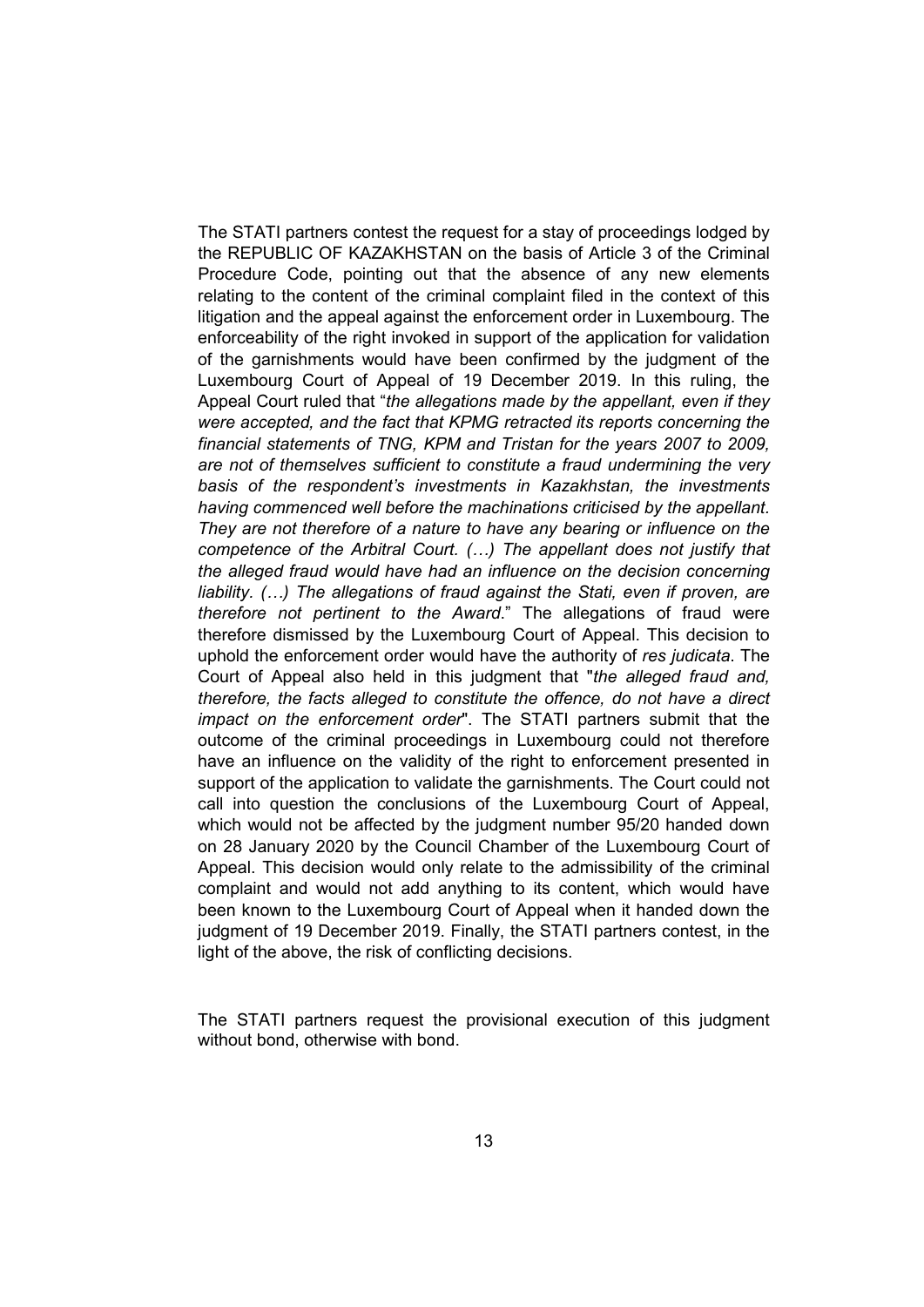In the cases registered under case numbers TAL-2018-03665 and TAL-2018-03667, the STATI partners increase their claims for procedural compensation of an amount of 25,000 euros for each case.

The STATI partners oppose the request of the REPUBLIC OF KAZAKHSTAN to be simply discharged from the garnishment orders issued.

### **GROUNDS FOR THE DECISION**

In view of their connection, the two cases entered under the numbers TAL-2018-03665 and TAL-2018-03667 should be joined in the interests of a better administration of justice.

By invoking Article 3 of the Criminal Procedure Code, the REPUBLIC OF KAZAKHSTAN requests a stay of proceedings as regards the cases entered under roll numbers TAL-2018-03665 and TAL-2018-03667 while a decision is pending in the criminal case introduced as a result of its claim for civil damages in a criminal action, filed on 27 May 2019.

The principle expressed by the adage "*a criminal case takes precedence over a civil case*" is public policy in the sense that a judge hearing a civil action is bound, even automatically to stay proceedings from the moment that the public prosecution is admitted if, in view of the similar nature of facts submitted before the civil and criminal courts, the decision handed down by one of the courts will inevitably have an influence on the decisions of the other. (Appeal Court, 11 May 1997 roll no. 19561)

The rule that "*a criminal case takes precedence over a civil case*" of Article 3 (2) of the Criminal Procedures Code invoked is intended to prevent any conflict between decisions rendered in civil and criminal actions in the event of a common fact. However, it does not require as a condition of application an identical object or cause, simply that the decision relating to a criminal prosecution is capable of influencing a decision to be handed down by a civil court (see Appeal Court, 4 February 1998, roll no. 15167; TAL 4 July 2012, Pas. 36, p.180).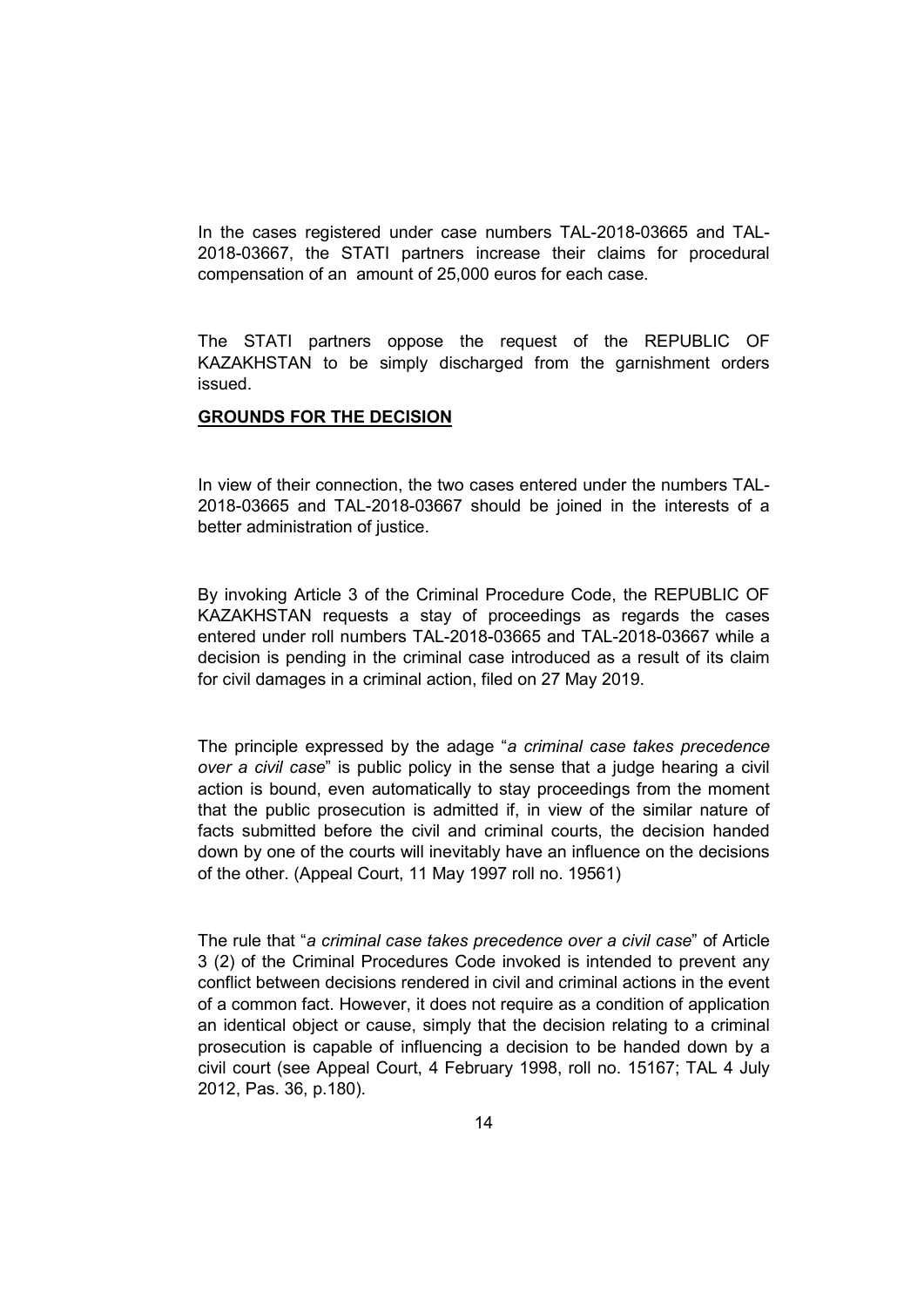In order for the rule "*the criminal action takes precedence over the civil action*" to apply, it is necessary that both actions are related to the same facts or, according to another formulation, that the decision taken in the criminal action can influence the decision to be taken by the civil court. The tendency of case law is to broaden the notion of identical facts. At present, case law considers that it is not necessary for there to be an identical object, parties or even cause in order for the stay to be imposed. It is sufficient that a common question pertains to both actions so that the court cannot rule without considering the offence committed and thereby avoid any risk of conflict with the criminal court (see Stéfani and Levasseur, *Procédure pénale*, no. 210; 3rd Civ. 27 May 1975, D. 1975, Inf. 213).

Article 3 (2) of the Criminal Proceedings Code provides that if the civil action is brought before the civil courts, proceedings are stayed until the prosecution action has been finally decided before or during the civil proceedings. It is in fact desirable that the criminal and civil courts, which have to deal with two actions which have their origin in the same fact, should not, as a result of the procedural differences, give different interpretations leading to contradictory judgements. It is precisely because the criminal decision, once handed down, is invested with an absolute authority which is such that the civil judge must avoid any contradiction: the civil judge must await the resulting decision to which their own judgment must conform (*Jurisclasseur Procédure pénale*: Actions resulting from criminal offences sub art. 1-5, fasc. IV no. 87).

A stay of proceedings is only necessary if there is a close enough connection between the two actions and a risk of contradiction is created between the decisions to be taken. The influence of the criminal decision on the result of the civil action must be certain or possible (*Jurisclasseur de Procédure pénale* loc. cit. no. 5 108 and 113).

In order for the rule "*the criminal action takes precedence over the civil action*" to apply, three conditions are required: 1) The public prosecution must be in progress; 2) The public prosecution and the civil action must have a close connection; 3) The public prosecution must not have resulted in a final decision (*Jurisclasseur de Procédure pénale* loc. cit. no. 96).

In this case, the REPUBLIC OF KAZAKHSTAN lodged, on 27 May 2019, a criminal complaint with civil claim for damages dated 24 May 2019 against the STATI partners before on investigating judge in Luxembourg. According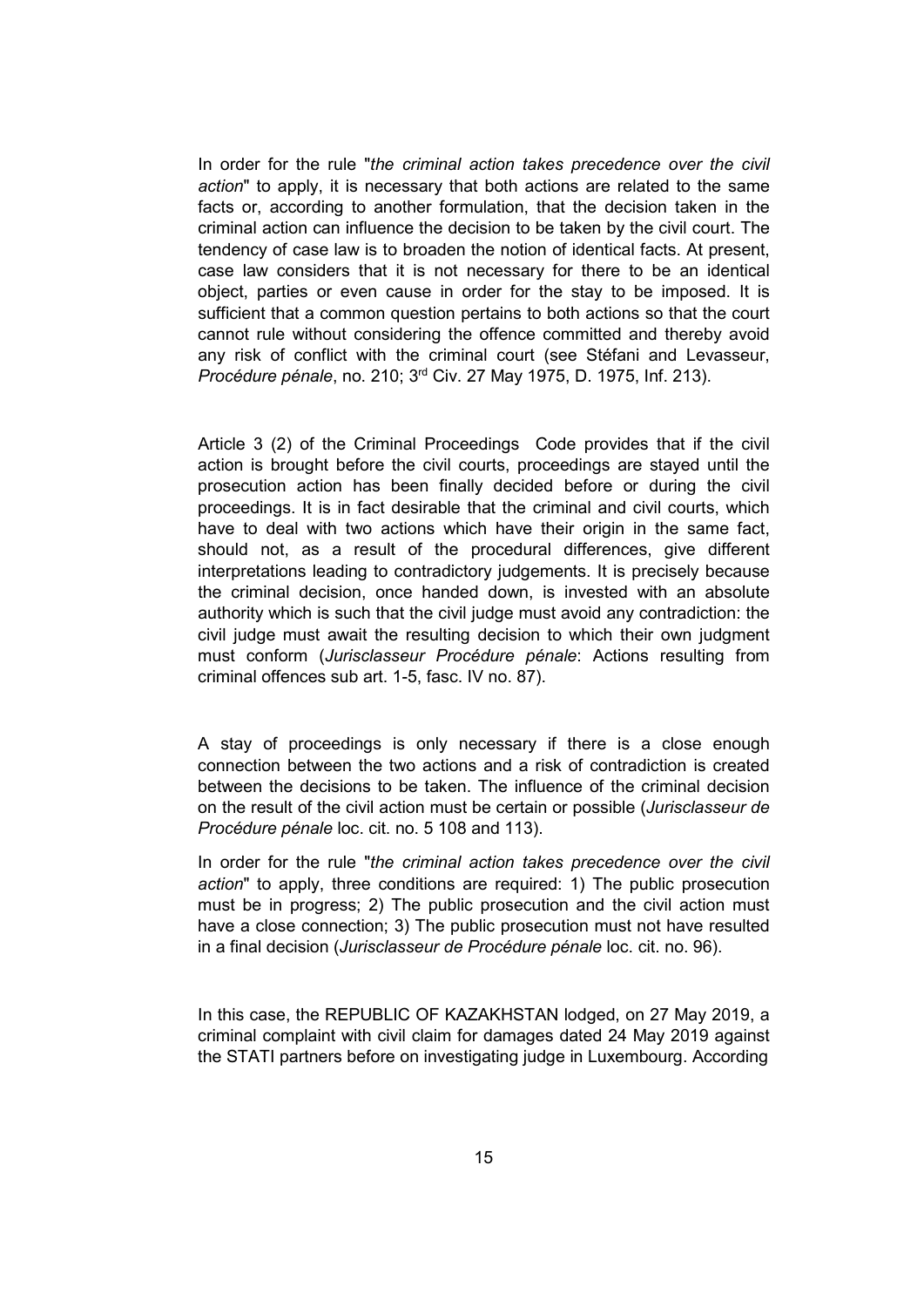to the ordinance of the investigating judge of 29 May 2019 ordering the payment of a deposit of 1,000 euros before 5 July 2019, this amount was deposited by the REPUBLIC OF KAZAKHSTAN on 6 June 2019 at the *Caisse de Consignation*.

By ordinance of 9 October 2019, the investigating judge in Luxembourg declared that they did not have territorial jurisdiction to examine the facts of the case of the criminal complaint with civil claim for damages.

However, by a ruling number 95/20 handed down on 28 January 2020, the Counsel Chamber of the Luxembourg Court of Appeal declared that "*the investigating judge of the District Court of and in Luxembourg has territorial jurisdiction to examine the facts of the case of the criminal complaint with civil claim for damages*".

In the light of the foregoing arguments, the public proceedings have indeed been set in motion, so that the first condition for a stay of proceedings has been met.

It is therefore necessary to examine if a close connection exists between the criminal action and the present case, creating a risk of contradiction between the decisions to be taken.

In the arbitral award, the Arbitral Court found that the REPUBLIC OF KAZAKHSTAN violated its obligations under the ECT with regard to the investments of the STATI partners and decided that the REPUBLIC OF KAZAKHSTAN should pay the STATI partners an amount of USD 497,685,101.00, plus default interest (i.e. USD 199,000,000.00 as damages for the LPG plant).

Under the terms of paragraph 1095 of the arbitral award, the Arbitral Court concluded that the REPUBLIC OF KAZAKHSTAN's measures, taken in their context and compared to the treatment of the STATI partners' investments before the order of the President of the Republic of 14/16 October 2008, constituted a series of harassment measures coordinated by various institutions of the REPUBLIC OF KAZAKHSTAN. These measures should be considered as a violation of the obligation to treat investors in a fair and equitable manner in accordance with Article 10 (1) of the ECT.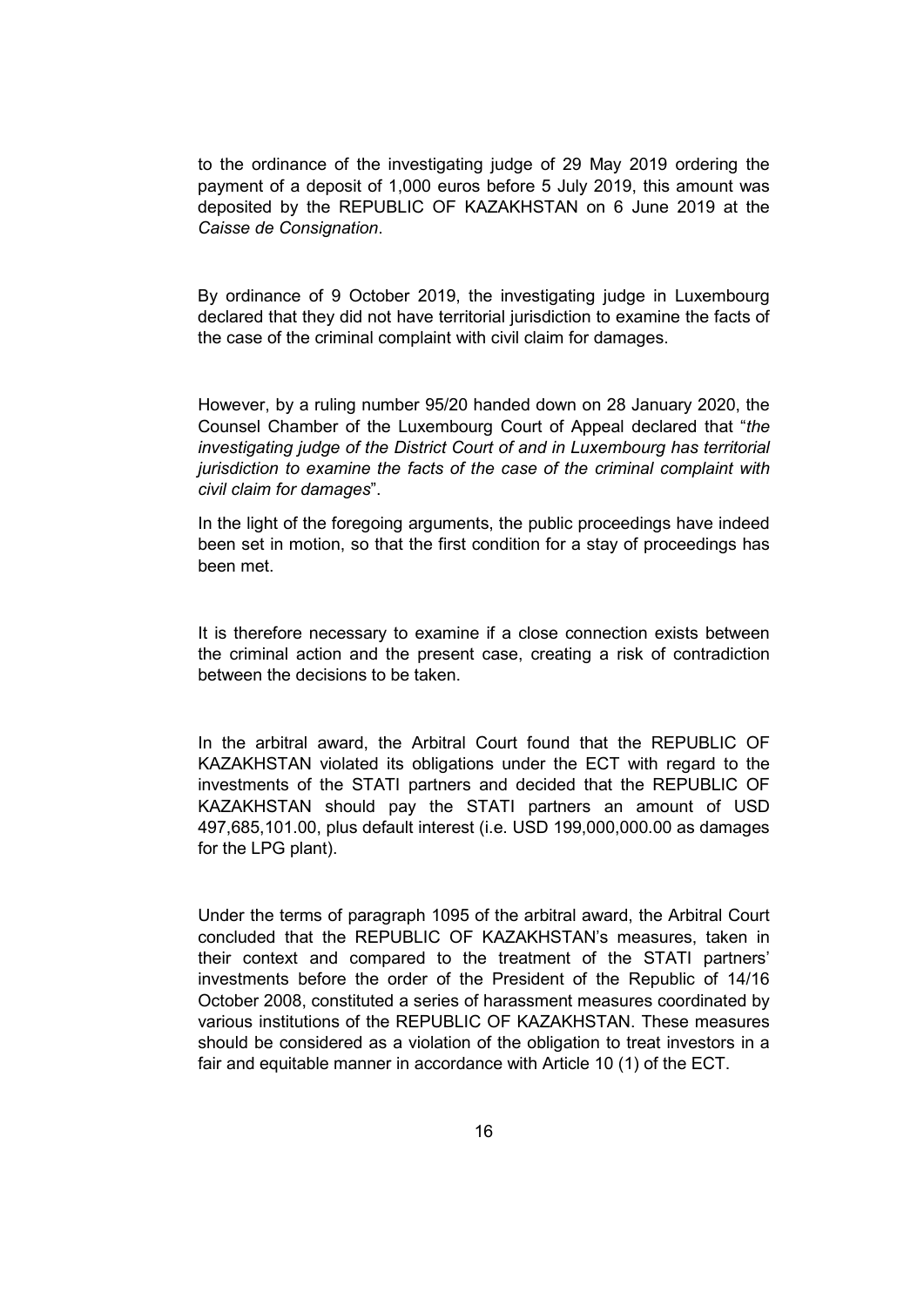As part of its criminal complaint with civil claim for damages filed on 27 May 2019, the REPUBLIC OF KAZAKHSTAN maintains that the Arbitral Court awarded the STATI partners an amount of USD 497,685,101.00 and USD 8,975,496.40, of which USD 199 million was for the LPG plant. Several documents produced by the STATI partners in the arbitration proceedings were allegedly false, in particular the financial statements of Tristan Oil Ltd, KPM and TNG, the "Information Memorandum" and the "*KPMG Due Diligence Report*". The STATI partners allegedly presented false evidence with full knowledge of the facts to the Arbitral Court with the aim of deliberately misleading the arbitrators in order to obtain an entitlement against the REPUBLIC OF KAZAKHSTAN. The documents and information concealed by the STATI partners would have had a decisive influence on the arbitral award. The Arbitral Court would never have allowed the claims of the STATI partners, if it had knowledge of their criminal and unlawful actions at the time. The actions of the STATI partners fall under criminal law. The STATI partners would have knowingly and fraudulently misled the Arbitral Court regarding the costs of the construction of the LPG plant in order that the REPUBLIC OF KAZAKHSTAN be ordered to pay them damages and interest on damages that were never really proven. These damages would have been calculated on the basis of fictitious, if not intentionally inflated costs and investments, with the intention to defraud. They had been documented by fictitious contracts and falsified exhibits, as well as expert reports containing intellectual falsehoods, insofar as these reports would have been drafted on the basis of these same falsified documents and fictitious contracts. The arbitral award would therefore be the product of fraudulent machinations, forgeries and their use by the STATI partners in the context of garnishment and enforcement proceedings constitutes fraudulent machinations within the meaning of Article 496 of the Criminal Code. The STATI partners' use of the arbitral sentence as part of the garnishment proceedings would therefore constitute the crime of money laundering.

The STATI partners maintain that judgment number 133/19 – VIII – Exequatur of 19 December 2019 of the Luxembourg Court of Appeal confirming the enforcement order would have the authority of *res judicata*.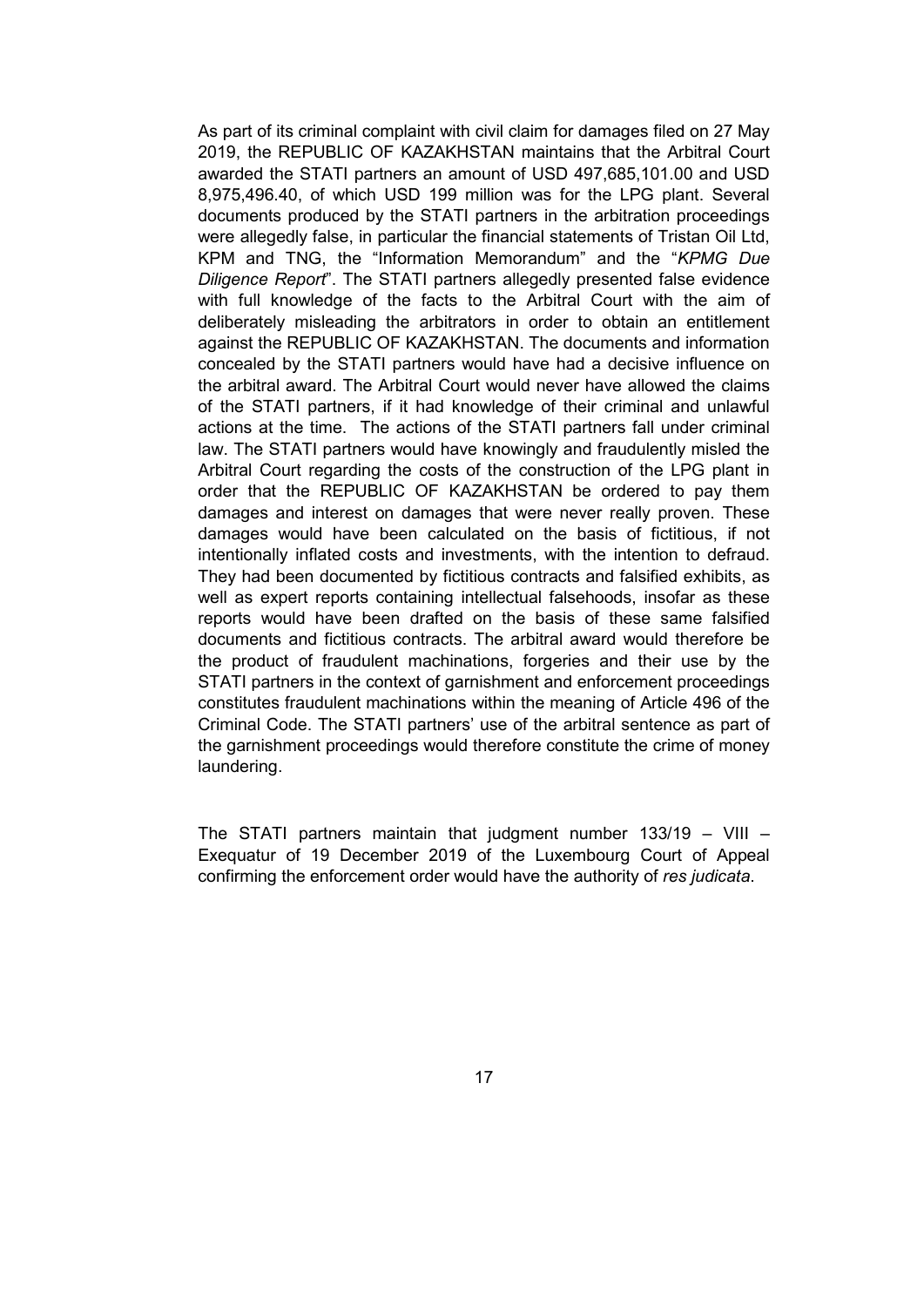Judgment number 133/19 - VIII - Exequatur of 19 December 2019 of the Luxembourg Court of Appeal, handed down on appeal by the REPUBLIC OF KAZAKHSTAN against Order number 40/2017 of 30 August 2017 by which the arbitral award was declared enforceable in the Grand Duchy of Luxembourg, states that:

"*For there to be conflict with public policy, the Award must have been obtained by a decisive and obvious fraud:*

*The burden of proof is incumbent on the party that contests the enforcement order by invoking the fraud.*

## *(…)*

*In this case, the alleged fraud does not result in the decision of the Arbitral Court nor the decision of the SVEA Court (Stockholm Appeal Court) nor of the Swedish Supreme Court, nor a decision of a criminal court or of a court of another country.*

*Insofar as the fraud must be obvious, it is not the business of the Court, which hears the application for enforcement, to introduce measures of investigation to establish the existence of the alleged fraud.*

## *(…)*

*Even if it were established, the alleged fraud would not have influenced the arbitrators' decision regarding Kazakhstan's liability, but would only concern a part of the damages and interests in question, in this case the damages and interest relating to the LPG factory.*

### *(…)*

*If it is accepted that the judge granting the enforcement order is a civil judge in the sense of Article 3 of the Criminal Proceedings Code, the application for a stay of proceedings can only be granted if the facts reported as constituting the offence have a direct bearing on the cause of refusal of the enforcement order and the criminal decision to be taken is likely to influence the civil decision.*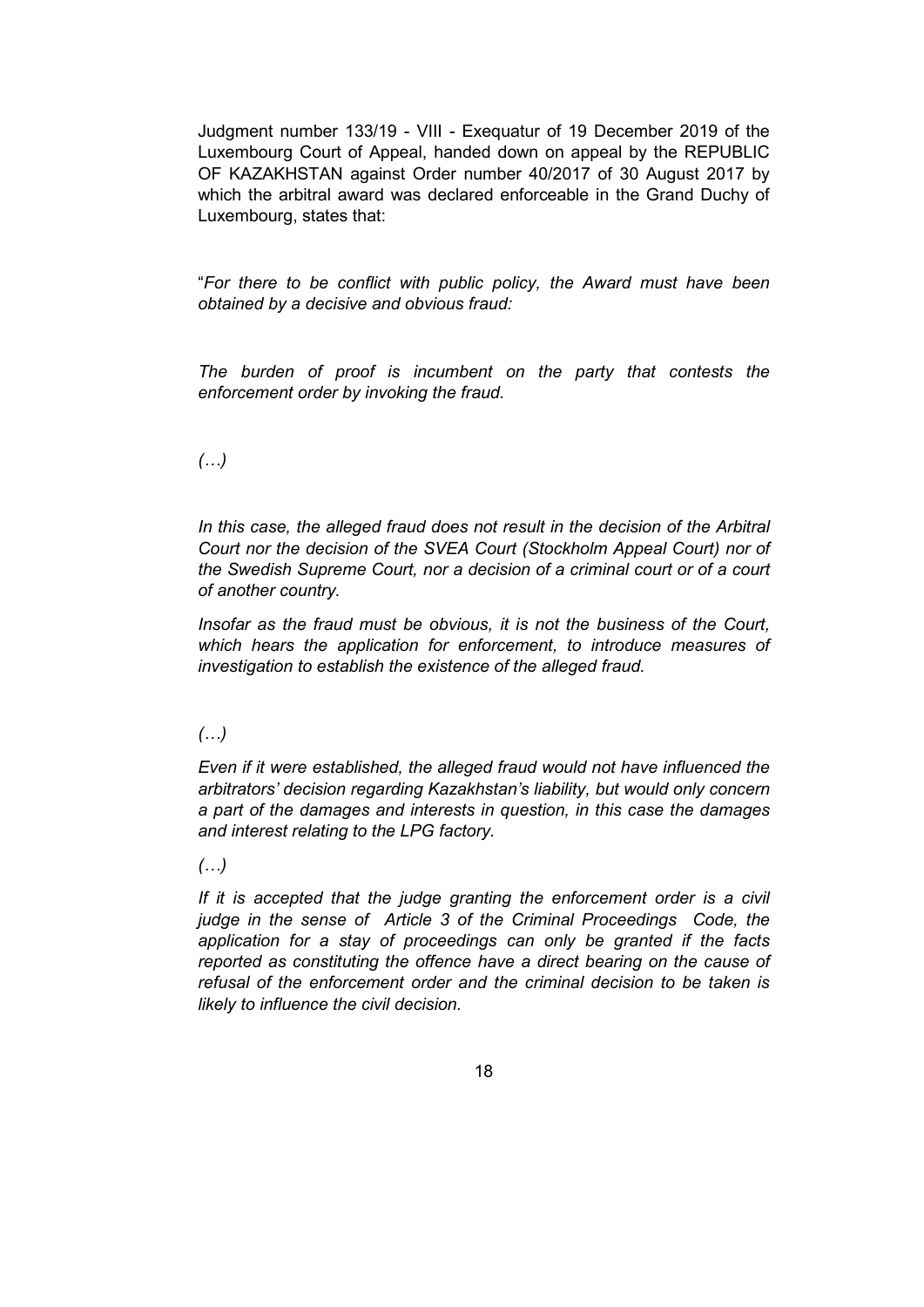*However, it was found in the foregoing that the alleged fraud and, hence, the facts recorded as constituting the offence, did not have a direct bearing on the enforcement order.*

*There is, therefore, no reason to allow a stay of proceedings".*

The authority of *res judicata* is defined as all the effects that derive from a court's decision, such as the force of legal truth (see Gérard Cornu, *Vocabulaire juridique*, PUF, 8<sup>th</sup> edition 2000, verbo autorité)

It should be stressed that the judgment of the Luxembourg Court of Appeal of 19 December 2019 does not rule out the possibility that the alleged fraud may have an influence on the damages awarded in respect of the LPG plant, which, according to the arbitral award, amount to USD 199,000,000.00.

However, the Court points out that the question of the *quantum* of damages is paramount in this case in terms of validating the garnishment orders.

It must be concluded that the principle of the authority of *res judicata* attached to Judgment number 133/19 - VIII - Exequatur of 19 December 2019 of the Luxembourg Court of Appeal does not preclude a stay of proceedings.

It should also be noted that if the STATI partners had committed the offences alleged by the REPUBLIC OF KAZAKHSTAN, that circumstance would necessarily have an impact on the application for validation of the garnishment orders issued.

In view of the foregoing arguments, there is reason to find that the criminal action and the civil action to validate the garnishment order in this case are closely connected and a risk of contradiction does exist between the decisions to be taken, such that the second condition to stay proceedings, is in this case, met.

It is clear that the public prosecution has still not been finally decided, so that the last condition to stay proceedings has also been met.